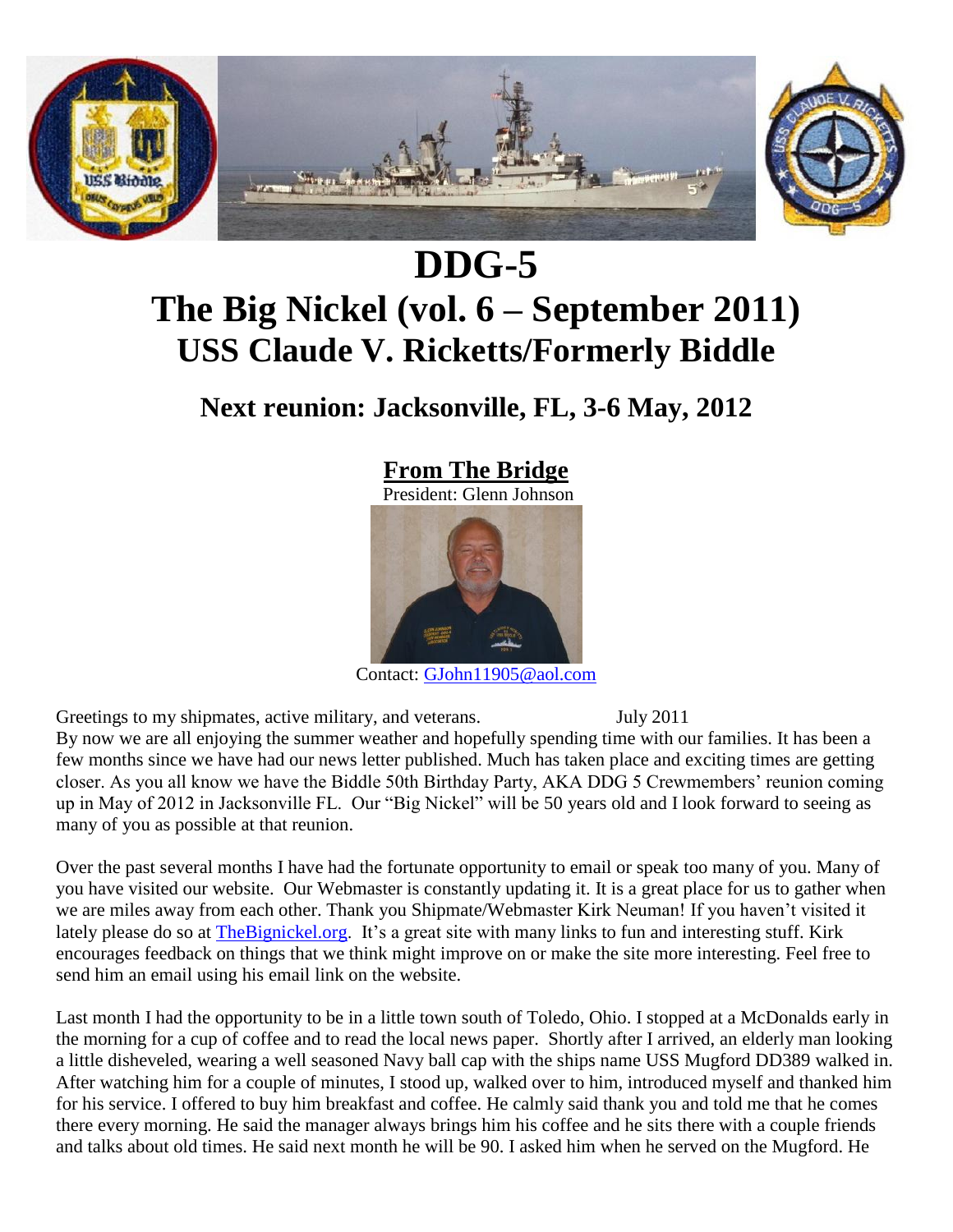told me that he spent 6 years in the navy and was on the Mugford when we were attacked by the Japanese in Pearl Harbor. He asked me if I had time to talk. I said sure. He asked me if I would go out to his truck and bring in the book that is lying on the front seat. I did just that, and was in for a real education on the war in the Pacific on December 7<sup>th</sup> 1941 from an eye witness. He never forgot his friends that lost their lives on that day. He showed me pictures of them and would tell me if they survived or not. I was excited and choked up at the same time. We talked for a couple hours. He gave me a DVD that he had made and told me to look at it and that I might see him in couple of shots. Needless to say, I was honored. I had met a real live WW2 Pearl Harbor survivor. His name is Frank E. Duzic-CEM-USN 1939-1945.

I tell this little story to encourage all of us to do what we can for our veterans and our active service men and their families. Maybe just a phone call, a hello, a thank you, or whatever you can do to let them know how much we appreciate them and their sacrifice. When I wear one of my Navy hats people thank me for my service. I feel proud to have served and thank them for thinking of us.

Hope to see you all in May, 2012 in Jacksonville, Florida. Check the website for details and look at the pictures of past reunions. We have a great time. If you know where one of our shipmate resides please give him a call and get him signed up on our crew member's roster.

Best regards to you and your families. God bless and stay well, Glenn Johnson – President DDG 5 Crew Members Association 352-523-1945 Home 813-786-8958 Cell

### Executive Director Carl Slack



#### Shipmates,

Another summer is drawing to a close. For some this has been a spring and summer of unusually severe weather. Hurricane Irene swept through our part of New Hampshire causing flooding with bridges and roads washed out. Getting around is a little more difficult, but will be back to normal so that the leaf peepers can come and leave their money. As the summer draws to a close we are getting closer to our next reunion. So start planning to come to Jacksonville, FL and get together with fellow shipmates. Hope to see everyone there.

Jacksonville Naval Historic Ship Association (JNHSA) and the Adams Class Veterans Association (ACVA) are planning their third annual event to raise money and awareness for DDG 2 as a museum in Jacksonville. Friday 14 October 2011 is the JHNSA Annual Meeting and Welcome Reception. This will be a fund raising party with live music, heavy hors d'oeuvres. Saturday 15 October 2011 will be the 3<sup>rd</sup> Annual Gala and Silent Auction "Launching a Legacy". Florida Governor Rick Scott and Jacksonville Mayor Alvin Brown will be the guests of honor. If you are in the area or can make it to the event, attend and show the flag for DDG 5. For up to date information on this event and all the latest information go to our web site [TheBigNickel.org.](http://thebignickel.org/) This event is just another step in the work being done to make the Charles F. Adams into a museum in Jacksonville, FL that will represent all of that class of ships and those who sailed on it. It is a slow process but is moving forward with a lot of the ground work being done. A site has been approved for the pier and hopefully they can start to work on it.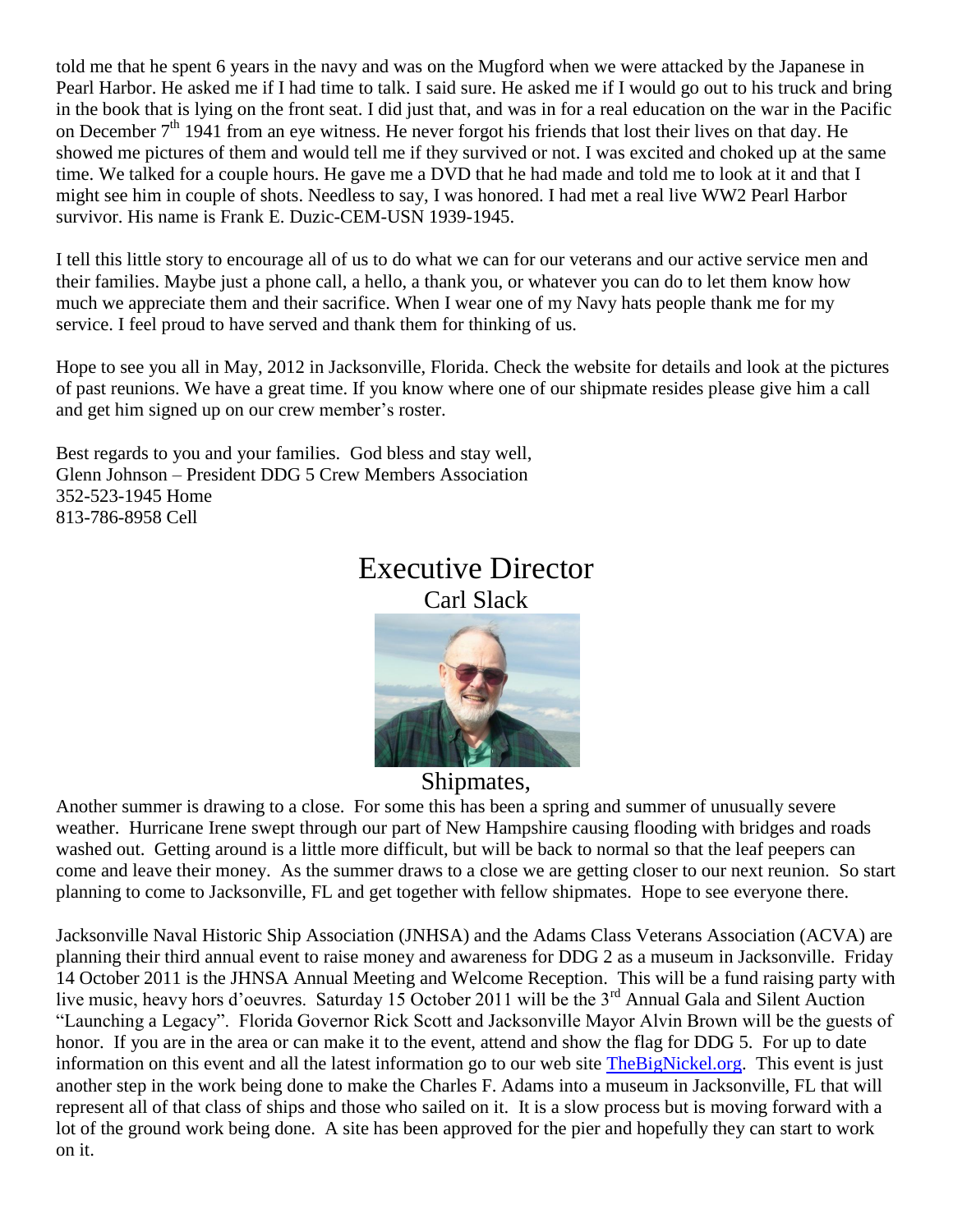For all of the latest information about the association make it a habit to look at The Bignickel.org on a regular basis. For some reason there are some shipmates who have not registered on the web site. Registering on the site allows the association to stay in touch with all of you. So if you have not registered yet, please take a few minutes a do it. There are a lot of great pictures of past reunions and other information about the ship and the association.

This reunion will mark the fiftieth anniversary of the commissioning of DDG 5 as the USS Biddle and we are looking for ways to celebrate this milestone. One idea is to do a challenge coin. A suggestion has been made to do one coin for both the Biddle and CVR. Another would be to have a coin with the Biddle crest on one side, and a bow on shot of the ship on the other with the years 1962-2012. Looking for all and any ideas.

The reunion is being held at the Jacksonville Crowne Plaza. Room rates are \$95.00 per night for a standard city view, \$115.00 per night for a standard river view, and \$155.00 per night for a Jr suite river view. The rates are good for three nights before and after the reunion. Reservations can be made with the Crowne Plaza at 904- 398-8800. Make sure you tell them you are with the DDG 5 Crew Members Association. Have them tell you their late arrival and cancel policy.

Carl Slack, Executive Director DDG 5 Crew Members Association [rickettsddg5@yahoo.com](mailto:rickettsddg5@yahoo.com)

## Treasurer

#### **Michael Margoles**



Contact [margeotesm@msn.com](mailto:margeotesm@msn.com)

As of 8/23/2011, the balance of the DDG 5 Association checking is \$907.05, The opening balance: \$980.64

| <b>General Donations</b> | \$175.00    |
|--------------------------|-------------|
| Interest                 | \$1.41      |
| 2012 Hotel Deposit       | $(-250.00)$ |

Balance as of  $8/23/2011$  \$67.15 in the savings account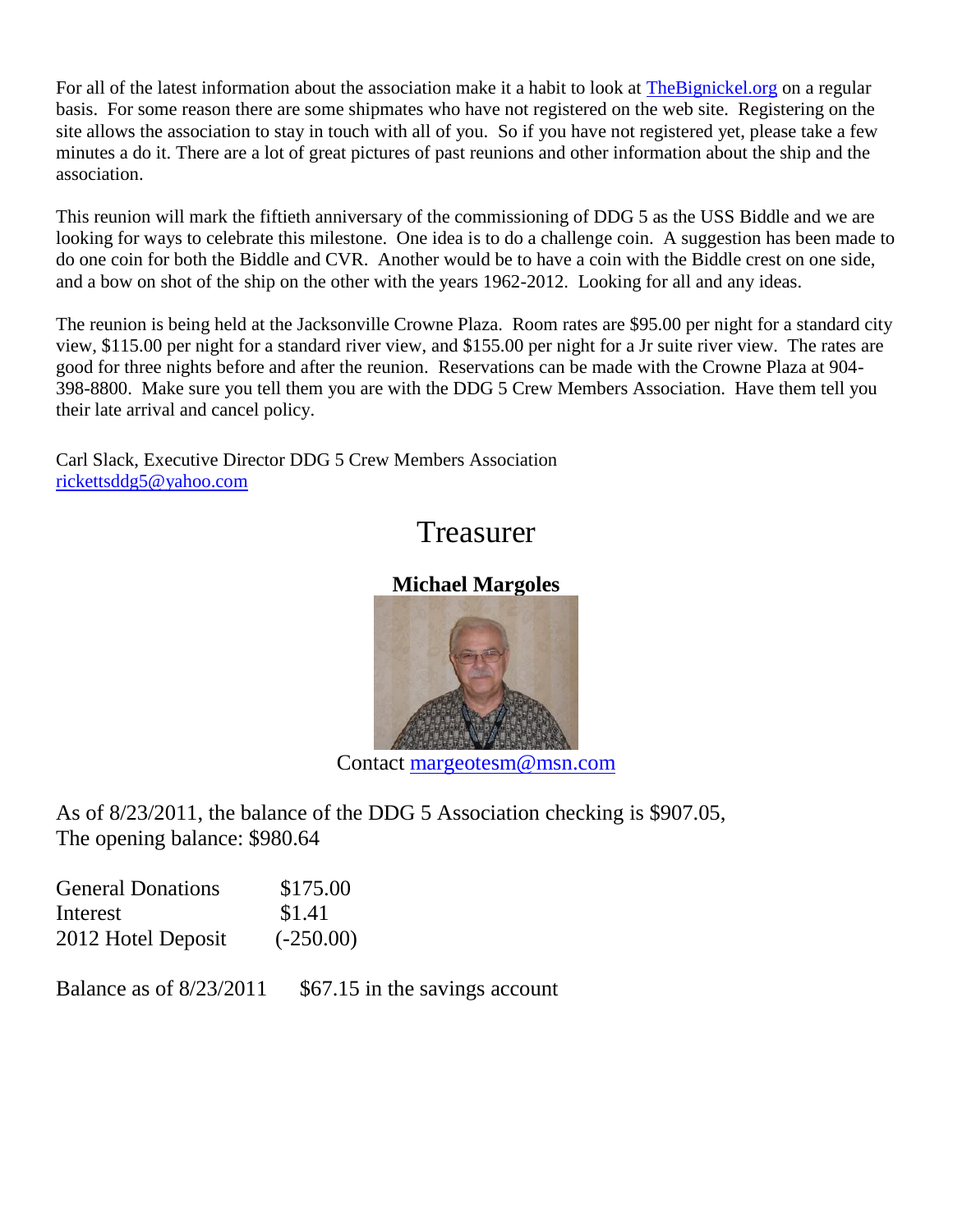### **Storekeeper Glenn Johnson** Contact: [Storekeeper@TheBigNickel.org](mailto:storekeeper@thebignickel.org)

The DDG 5 Association has a stock of shirts, hats, cups and other items for sale. The store owns all of its stock and income from the sale of inventory is used to increase the stock, with excess profits being turned over to the treasurer. You can access the Ships Store by going to [http://thebignickel.org/ShipsStore.html.](http://thebignickel.org/ShipsStore.html) Simply open the Order Form (you'll need to have Adobe Reader), print it out, select what you want, fill in the information you want for a monogram and send the form along with your check or money order to Glenn Johnson at the address given on the form.



Contact: [Captain.Kirk@thebignickel.org](mailto:Captain.Kirk@thebignickel.org)

If you've visited [The Big Nickel](http://thebignickel.org/) recently, you may have noticed that I have implemented a login section. If you haven't tried to login, I would strongly encourage you to do so at your earliest convenience and check your registered information for errors and update as necessary. There is a link to the procedure to do this is located near the login section; however I will include it here so you have it more readily available.

The login procedure uses your registered forum username/password. Logging in will allow you to not only view and edit your registered information, it will also allow you to email other registered shipmates. If you have previously registered for the Forums and don't remember your username or password, just click the "**Forgot your password?**" link located just below the Username/Password entries. When you click the link, a page will come up asking you to enter your username or email address. Once entered, an email will then be sent to you with a link to follow to reset your password. The email will also contain the username you registered if you have forgotten it.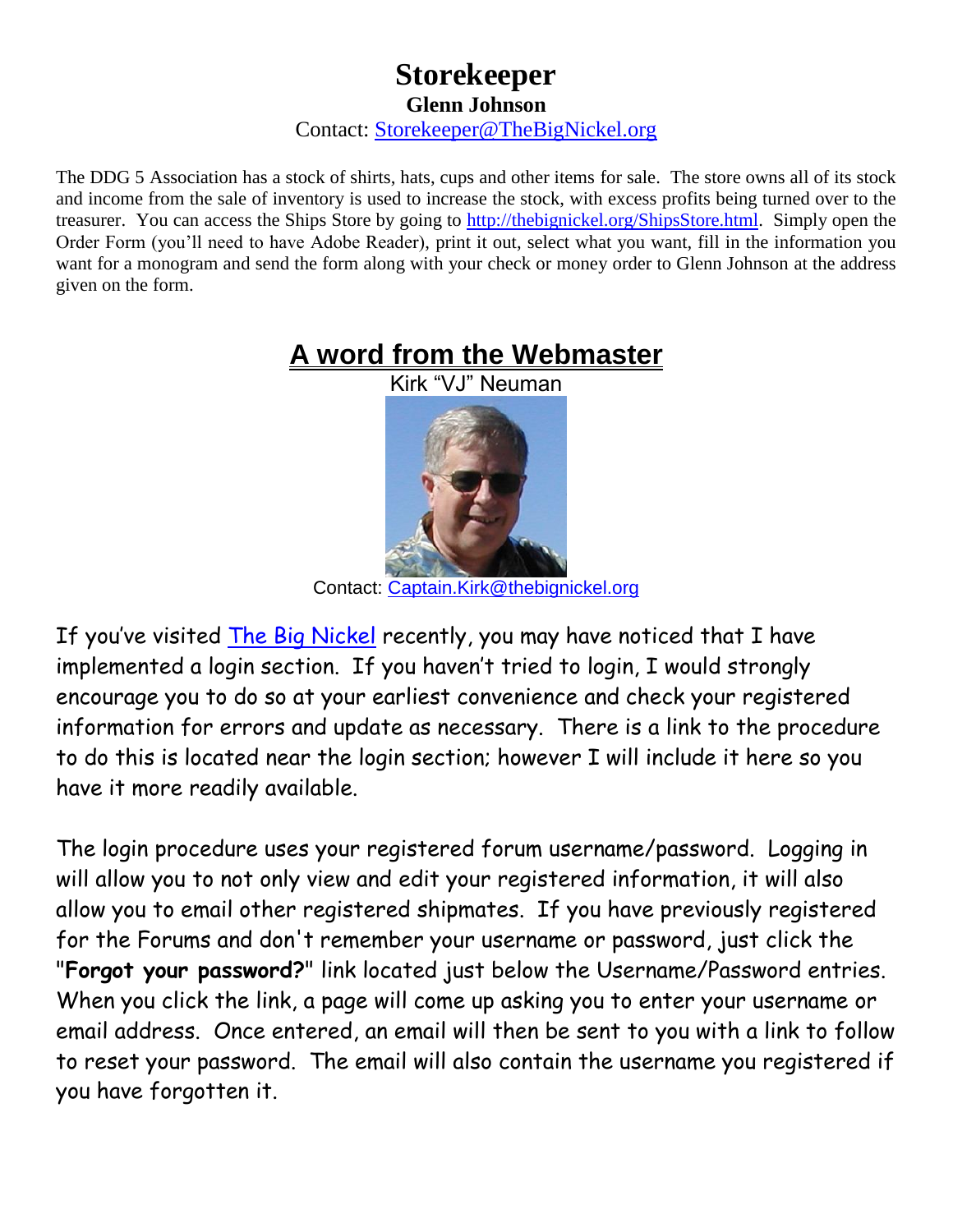If you never registered for the Forums, I have taken the liberty of adding you to the Forum user database. Your username is your first initial + last name + 2011. For example my username would be kneuman2011. I also assigned an arbitrary password which you **must** change by clicking the "**Forgot your password?**" link on the Home Port page.

If you would like to change your username, you will need to contact me with your desired username. You can change your Forum displayed name (the name that others will see), but not your username.

**IMPORTANT:** If you get an error when attempting to retrieve/reset your password (i.e., "**There are no usernames associated with that email**"), [contact me](mailto:Captain.Kirk@TheBigNickel.org?subject=Forum%20email%20address%20missing) and I will update your registered information accordingly.

# **Updating Your Registered Information**

Once you have logged in, to view/edit your registered information, go to the Crew Roster page, find your name and click on it. You will be taken to your information edit page. You will notice that I've added some things such as allowing you to indicate up to 3 tours of duty on board the Biddle/Ricketts and a checklist of other DDG-2 class ships you may have served on during your career. Please take some time to look over your personal information and update it or fill in those areas that weren't available in earlier versions of the registration form.

# **Contacting a Shipmate**

You will also notice that I've updated the Crew Roster (the list of shipmates that have registered on the site). You can now do a column sort by clicking on the column header. Also, clicking on a shipmates name will bring up "detailed" information about that shipmate, specifically information about additional on board tours and other DDG-2 class ships he may have served on.

If you are logged in, you will notice an "**Email this shipmate**" link at the top of the detail information. Clicking this will bring up an email form with which you can send the shipmate an email.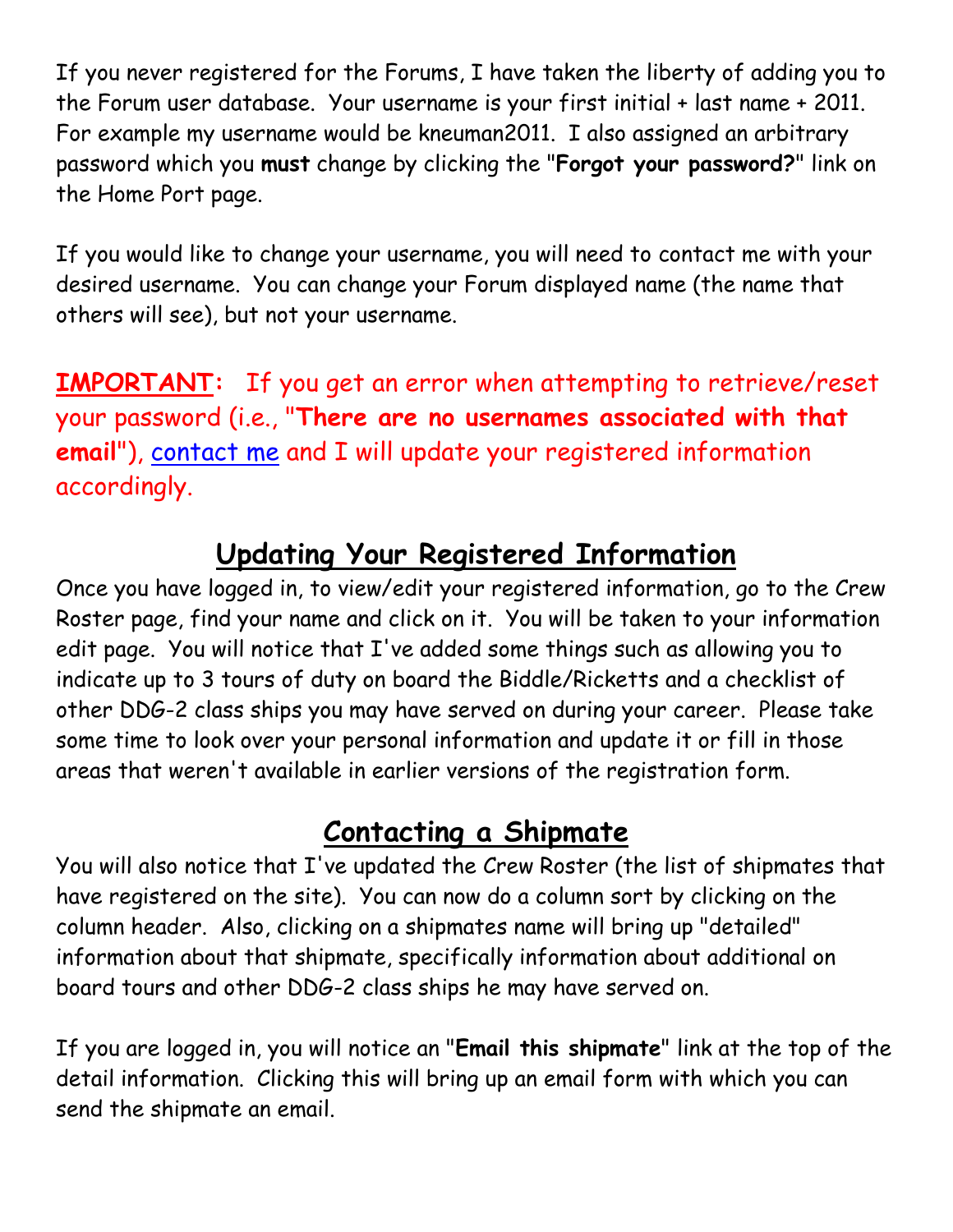**Notice! No personal information, including your email address, will ever be displayed in any form unless you indicate otherwise.**

# **Other Issues**

There may also be some of you who registered for the Forum, but didn't fill out the site registration form before I caught this problem and fixed it. If you are not listed in the Crew Roster but are registered in the Forum, please [contact me.](mailto:Captain.Kirk@TheBigNickel.org?subject=Forum%20only%20registered) **Do not attempt to fill in the information on the registration page!**

**Important (again): Some of you appear to have changed your email address since you registered or never entered one to begin with. If you either don't see your name in the Crew Roster or see an alert indicating no username is associated with the entered address when following the "Forgot your password" link, please [contact me](mailto:Captain.Kirk@TheBigNickel.org?subject=Forum%20email%20address%20missing) so that we can resolve the situation.**

As always, if you have any suggestions for improving the site, questions, or thoughts about the site in general, I would appreciate hearing from you.

Kirk "VJ" Neuman Webmaster/Designer/Developer/Chief Cook and Bottle Washer [Captain.Kirk@TheBigNickel.org](mailto:Captain.Kirk@TheBigNickel.org)

#### **THE AMEN CORNER**

(Chaplain, Wayne Miller) Contact: [Chaplain@TheBigNickel.org](file:///D:/Web%20Drive/CVR%20Site/Newsletter/October%202010/Chaplain@TheBigNickel.org)

## Taps

Let us remember our shipmates who have departed for their last duty station with the Commanding Officer in the sky

> BTCM John P "Jack" Reilly 1964-1968 July 5, 2010 FCCM (SW) David E. Bezanson 1986-1988 August 1, 2010 LT Denis Army (Weapons Officer) 1980-1982 May 16, 2000 of ALS LT William "Bill" Morgan February 6, 2011

Kathleen Truchanowicz December 18, 2006 wife of shipmate Edward Truchanowicz BT3 1965-1967

# Binnacle List

Glenn Johnson Recovering from a scooter accident. We are praying for a speedy recovery